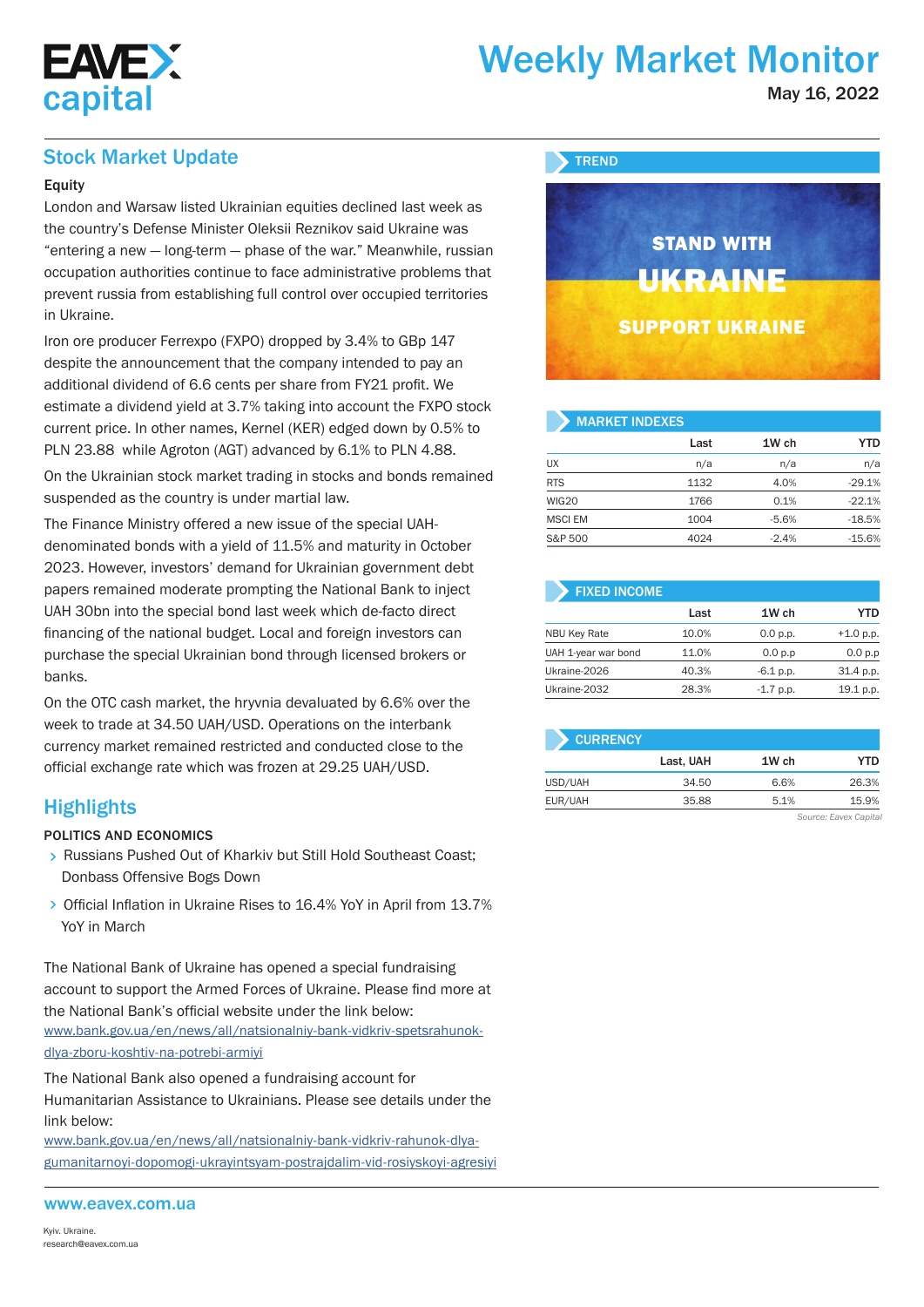

May 16, 2022

## Russians Pushed Out of Kharkiv but Still Hold Southeast Coast; Donbass Offensive Bogs Down

by Will Ritter w.ritter@eavex.com.ua

## NEWS

Ukraine's armed forces appeared to be on the verge of a major victory in northeastern Ukraine late last week, as there were reports that Russian forces have been pushed from the outskirts of the city of Kharkiv all the way back to the Russian border some 30km away. Kharkiv had suffered from heavy Russian bombardment since the earliest days of the war starting in late February. Ukrainian forces were preparing for a counter-offensive to try to recapture the eastern parts of Kharkiv province, including the key town of Izyum, US & domestic media reported. Meanwhile, the focus of Russian offensive action has shifted south to the besieged city of Severodonetsk, which along with neighboring Lysichansk is the last city in Lugansk province remaining under Ukrainian control. Russian efforts to capture the cities of Slavyansk and Kramatorsk in northern Donetsk province appear to have stalled, and even in Russian-held Mariupol on the southeast coast, Ukrainian forces are still holding out in the Azovstal steel plant. However, the southeastern cities of Melitopol and Berdyansk in Zaporizhia province appear to be firmly under Russian occupation, with reports that the ruble has been introduced as legal tender there. In Kyiv on Saturday (May 14), President Zelenskiy was visited by top US Republican party Senator Mitch McConnell in a show of support ahead of the expected passage of a massive USD 40bn package for Ukraine containing military, economic, and humanitarian aid introduced by the Biden administration.

#### **COMMENTARY**

The past week has been marked by increasing optimism that "Ukraine can win this war", as stated by NATO chief Jens Stoltenberg. Nonetheless, the precise definition of "victory" remains unclear, with the Ukrainian government stating that victory can only be the expulsion of Russian forces back to the pre-2014 borders, while Western officials have been notably more reluctant to embrace a scenario that would see offensive Ukrainian military operations to recapture Crimea and the cities of the eastern Donbass. Such operations would carry a clear risk of wider escalation by the Kremlin, most military analysts agree. French President Macron came under particularly harsh criticism from Zelenskiy after stating that that a deal should be made which allows Russian President Putin to "save face". We believe that if Ukraine continues to see relative successes in repelling Russian attacks in the next 4 to 6 weeks, tensions between Kyiv and the West (as well as within the West) over the desired endgame of the war could start to increase. In Moscow, meanwhile, it is unclear how high the Kremlin's tolerance for indefinite war and punishing economic sanctions might be amid some emerging signs of frustration that Putin's "special operation" is not going according to plan.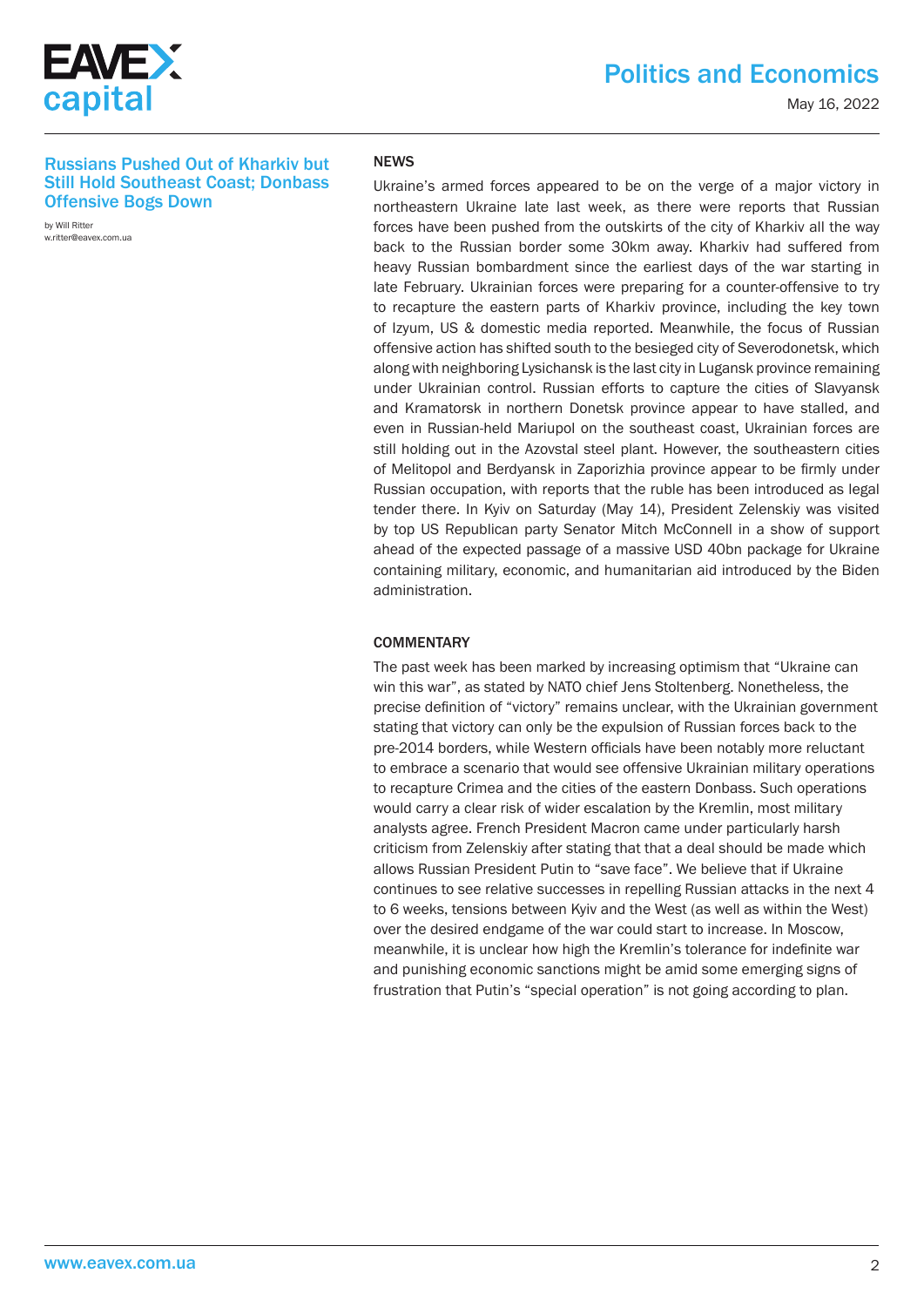

## Official Inflation in Ukraine Rises to 16.4% YoY in April from 13.7% YoY in March

by Dmitry Churin d.churin@eavex.com.ua

#### **NEWS**

Rolling 12-month consumer inflation in Ukraine rises to 16.4% in April from a 13.7% registered in March, according to official data from UkrStat published last week. April's CPI increase on a month-on-month basis was a notable 3.1%. In the major CPI basket components, bread prices increased by 6.8% MoM while utility service prices were virtually unchanged as the government imposed strict administrative regulations.

#### UKRAINE'S ROLLING 12-MONTH CPI



## **COMMENTARY**

In our view, the official inflation figure failed to reflect the real situation in Ukraine. There was a spike in petroleum prices in the country which resulted in a visible price increase for all kinds of final consumer goods. Also, consumer prices in different Ukrainian regions became sharply different due to the ongoing Russian invasion. Nevertheless, we do admire the government's and the National Bank's efforts to restrain inflation in this dramatic war period. There have been several administrative measures imposed to keep electricity prices for households unchanged. However, rising unemployment and migration due to the war reduced electricity bill collection even at the frozen artificially low price. Therefore, Ukraine's energy sector is in a serious crisis.

Data for producer price performance in Ukraine was suspended from publication and will start to be released only after three months from the end of martial law in Ukraine.

Russian attack on Ukraine takes a toll on the economy of all European countries. Inflation in the eurozone hit a new record. Spurred by skyrocketing energy prices, annual inflation soared to 7.5% YoY in April, according to EuroStat. In the US inflation is also running at an eye-watering 8.3% YoY.

Concerned over the possibility of even higher heating, electricity and auto fuel prices, European governments have so far held back from halting energy imports from Russia as part of the unprecedented sanctions they have imposed on it over its invasion of Ukraine. But there is a fear the war may lead to an interruption of oil or gas supplies from russia, pushing prices even higher.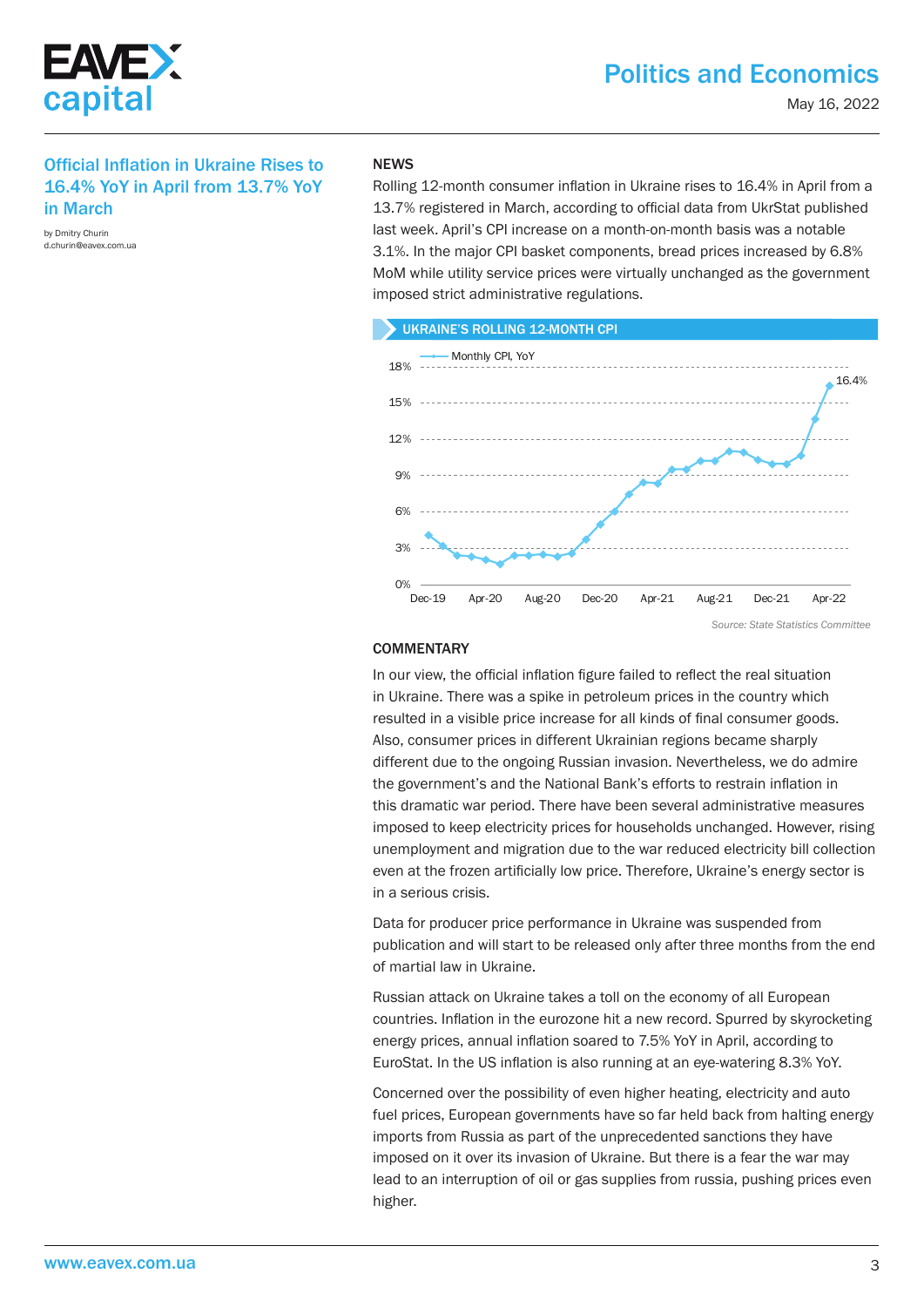

May 16, 2022

## QUOTES AND MULTIPLES

|                              | <b>Ticker</b><br>Today, |       | Absolute performance |          |                   | EV<br><b>MCap</b> |            |            | P/E  |            | EV/EBITDA  |              |  |
|------------------------------|-------------------------|-------|----------------------|----------|-------------------|-------------------|------------|------------|------|------------|------------|--------------|--|
|                              |                         | UAH*  | 1W                   | YtD      | USD <sub>mn</sub> | USD <sub>mn</sub> | Free float | 2020 2021E |      |            | 2020 2021E |              |  |
| <b>UX Index</b>              | <b>UX</b>               | n/a   | n/a                  | n/a      |                   |                   |            |            |      |            |            |              |  |
| Iron Ore Mining              |                         |       |                      |          |                   |                   |            |            |      |            |            |              |  |
| Ferrexpo                     | <b>FXPO</b>             | 147   | $-3.4%$              | $-50.9%$ | 1064              | 947               | 24.0%      | 1.7        | 1.2  | 1.1        | 0.7        | 0.4          |  |
| <b>Railcar Manufacturing</b> |                         |       |                      |          |                   |                   |            |            |      |            |            |              |  |
| Kryukiv Wagon                | <b>KVBZ</b>             | n/a   | n/a                  | n/a      | n/a               | n/a               | n/a        | n/a        | n/a  | n/a        | n/a        | n/a          |  |
| <b>Specialized Machinery</b> |                         |       |                      |          |                   |                   |            |            |      |            |            |              |  |
| Turboatom                    | <b>TATM</b>             | n/a   | n/a                  | n/a      | n/a               | n/a               | n/a        | n/a        | n/a  | n/a        | n/a        | n/a          |  |
| Motor Sich                   | <b>MSICH</b>            | n/a   | n/a                  | n/a      | n/a               | n/a               | n/a        | n/a        | n/a  | n/a        | n/a        | n/a          |  |
| Oil & Gas                    |                         |       |                      |          |                   |                   |            |            |      |            |            |              |  |
| UkrNafta                     | <b>UNAF</b>             | n/a   | n/a                  | n/a      | n/a               | n/a               | n/a        | n/a        | n/a  | n/a        | n/a        | n/a          |  |
| Enwell Energy (ex-Regal)     | ENW                     | 23.1  | $-2.9%$              | $-34.0%$ | 91                | 37                | 21.6%      | 30.4       | 10.1 | 1.4        | 1.2        | 0.6          |  |
| <b>Power Utilities</b>       |                         |       |                      |          |                   |                   |            |            |      |            |            |              |  |
| Centrenergo                  | <b>CEEN</b>             | n/a   | n/a                  | n/a      | n/a               | n/a               | n/a        | n/a        | n/a  | n/a        | n/a        | n/a          |  |
| Donbasenergo                 | <b>DOEN</b>             | n/a   | n/a                  | n/a      | n/a               | n/a               | n/a        | n/a        | n/a  | n/a        | n/a        | n/a          |  |
| Consumer                     |                         |       |                      |          |                   |                   |            |            |      |            |            |              |  |
| MHP                          | <b>MHPC</b>             | 4.01  | $-6.5%$              | $-40.9%$ | 424               | 1654              | 32.5%      | neg        | 1.1  | 4.9        | 2.6        | 0.7          |  |
| Kernel                       | <b>KER</b>              | 23.88 | $-0.5%$              | $-59.3%$ | 423               | 1974              | 61.8%      | 0.8        | 1.0  | 2.1        | 2.4        | 0.4          |  |
| Astarta                      | <b>AST</b>              | 21.20 | $-7.4%$              | $-50.0%$ | 118               | 293               | 37.0%      | 14.3       | 11.2 | 2.4        | 2.2        | 0.6          |  |
| Agroton                      | AGT                     | 4.88  | 6.1%                 | $-28.2%$ | 23                | $-1$              | 25.0%      | 2.0        | 1.8  | 0.0        | 0.0        | 0.0          |  |
| <b>Banks</b>                 |                         |       |                      |          |                   |                   |            |            |      | Price/Book |            | Price/Assets |  |
| Raiffeisen Bank Aval         | <b>BAVL</b>             | n/a   | n/a                  | n/a      | n/a               | n/a               | n/a        | n/a        | n/a  | n/a        | n/a        | n/a          |  |

 *Source: UX. PFTS. LSE. WSE. Eavex Research* 

*\* companies listed abroad are in traded currency*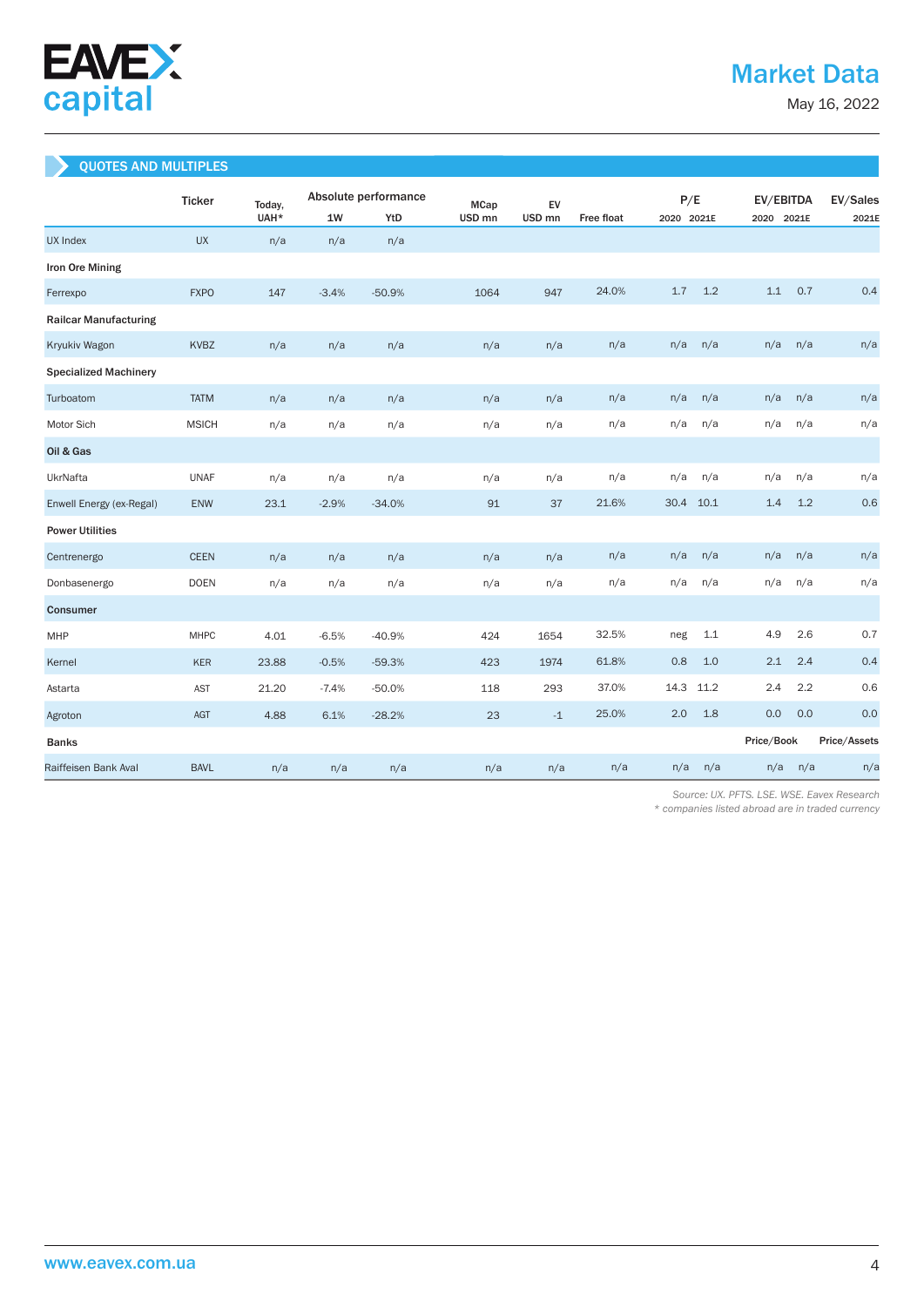

## Market Data

May 16, 2022

## MAIN FINANCIAL FORECASTS, USD mn

|                              |              | <b>Net Sales</b> |                     |       | <b>EBITDA</b>  |                     |       | <b>EBITDA</b> margin |       |                   | <b>Net Profit</b> |              |                         | Net Profit margin |         |         |
|------------------------------|--------------|------------------|---------------------|-------|----------------|---------------------|-------|----------------------|-------|-------------------|-------------------|--------------|-------------------------|-------------------|---------|---------|
|                              |              | 2019             | 2020                | 2021E | 2019           | 2020                | 2021E | 2019 2020            |       | 2021E             | 2019              | 2020         | 2021E                   | 2019              | 2020    | 2021E   |
| <b>Iron Ore Mining</b>       |              |                  |                     |       |                |                     |       |                      |       |                   |                   |              |                         |                   |         |         |
| Ferrexpo                     | <b>FXPO</b>  | 1507             | 1700                | 2518  | 586            | 859                 | 1.439 | 38.9%                | 50.5% | 57.1%             | 403               | 635          | 871                     | 26.7%             | 37.4%   | 34.6%   |
| <b>Railcar Manufacturing</b> |              |                  |                     |       |                |                     |       |                      |       |                   |                   |              |                         |                   |         |         |
| Kryukiv Wagon                | <b>KVBZ</b>  | 292              | 223                 | 192   | 38             | 13                  | 10    | 13.0%                | 5.9%  | 5.2%              | 31                | 9            | 5                       | 10.5%             | 3.8%    | 2.7%    |
| <b>Specialized Machinery</b> |              |                  |                     |       |                |                     |       |                      |       |                   |                   |              |                         |                   |         |         |
| Turboatom                    | <b>TATM</b>  | 110              | 105                 | 52    | 49             | 52                  | 21    | 45.0%                | 49.1% | 40.7%             | 12                | 8            | 3                       | 11.1%             | 8.0%    | 6.0%    |
| <b>Motor Sich</b>            | <b>MSICH</b> | 358              | 353                 | 338   | 19             | 102                 | 90    | 5.2%                 | 29.1% | 26.5%             | $-14$             | 32           | 23                      | $-3.8%$           | 8.9%    | 6.9%    |
| Oil & Gas                    |              |                  |                     |       |                |                     |       |                      |       |                   |                   |              |                         |                   |         |         |
| Ukrnafta                     | <b>UNAF</b>  | 1098             | 1319                | 1286  | $-115$         | 320                 | 291   | $-10.5%$             | 24.3% | 22.6%             | $-158$            | 158          | 186                     | $-14.4%$          | 12.0%   | 14.4%   |
| Regal Petroleum              | <b>RPT</b>   | 50               | 55                  | 62    | 22             | 26                  | 30    | 44.0%                | 47.3% | 48.4%             | 10                | 3            | 9                       | 20.0%             | 5.5%    | 14.5%   |
| <b>Electric Utilities</b>    |              |                  |                     |       |                |                     |       |                      |       |                   |                   |              |                         |                   |         |         |
| Centrenergo                  | <b>CEEN</b>  | 589              | 764                 | 513   | $-69$          | 17                  | $-12$ | $-11.7%$             | 2.2%  | $-2.3%$           | $-77$             | 2            | $-31$                   | $-13.1%$          | 0.3%    | $-6.0%$ |
| Donbasenergo                 | <b>DOEN</b>  | 249              | 256                 | 258   | 8              | 9                   | $-1$  | 3.1%                 | 3.3%  | $-0.6%$           | $-3$              | $\mathbf{1}$ | $-8$                    | $-1.1%$           | 0.4%    | $-3.0%$ |
| Consumer                     |              |                  |                     |       |                |                     |       |                      |       |                   |                   |              |                         |                   |         |         |
| <b>MHP</b>                   | <b>MHPC</b>  | 2056             | 1911                | 2372  | 376            | 340                 | 648   | 18.3%                | 17.8% | 27.3%             | 215               | $-133$       | 393                     | 10.5%             | $-7.0%$ | 16.6%   |
| Kernel (FY19, FY20, FY21)    | <b>KER</b>   | 4107             | 5647                | 5082  | 443            | 929                 | 836   | 10.8%                | 16.5% | 16.5%             | 118               | 513          | 410                     | 2.9%              | 9.1%    | 8.1%    |
| Astarta                      | <b>AST</b>   | 497              | 484                 | 517   | 86             | 122                 | 136   | 17.4%                | 25.1% | 26.3%             | $\overline{2}$    | 8            | 11                      | 0.4%              | 1.7%    | 2.0%    |
| Agroton                      | AGT          | 54               | 68                  | 74    | $\overline{2}$ | 33                  | 31    | 4.1%                 | 48.2% | 41.3%             | 5                 | 12           | 13                      | 9.5%              | 17.4%   | 17.4%   |
| <b>Banks</b>                 |              |                  | <b>Total Assets</b> |       |                | <b>Total Equity</b> |       | <b>Total Income</b>  |       | <b>Net Profit</b> |                   |              | <b>Return on Equity</b> |                   |         |         |
| Raiffeisen Bank Aval         | <b>BAVL</b>  | 3495             | 3795                | 4216  | 550            | 456                 | 516   | 280                  | 271   | 260               | 185               | 151          | 178                     | 33.6%             | 33.2%   | 34.5%   |

 *Source: Eavex Research*